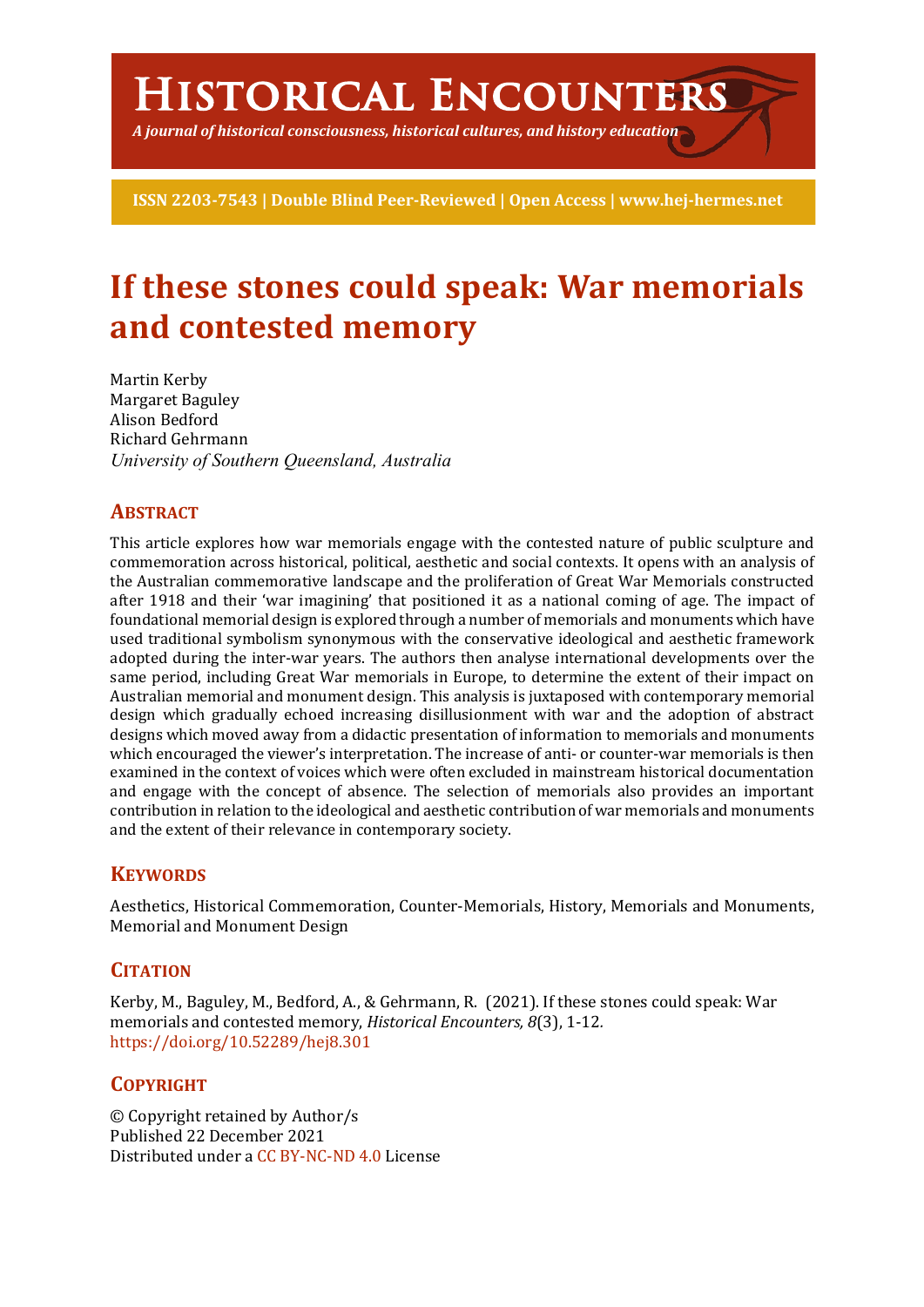In an article published in the *Guardian* in 2021, Gary Younge did little to hide his disdain for the proliferation of statues of historical figures. He dismissed them as lazy, ugly and a distortion of history. Regardless of whether they celebrated saint or sinner, he believed that they should be destroyed. They are "among the most fundamentally conservative expressions of public art possible", are "erected with eternity in mind", and "mistake adulation for history, history for heritage and heritage for memory." In short, they are bad history, for they "attempt to set our understanding of what has happened in stone, beyond interpretation, investigation or critique" (Younge, 2021). Younge's 'solution' was merely a more extreme take on an issue that has been bubbling away for years but which reached a crescendo in the wake of the killing of George Floyd by Minneapolis police in May 2020. The iconoclastic fury that this murder unleased in the United States spread beyond the issue of commemorating slave owners, Confederate heroes, and Christopher Columbus. Statues to King Leopold II in Brussels, the slave trader Edward Colston in Bristol, Jean-Baptiste Colbert, Finance Minister for Louis XIV and author of Code Noir in France, and Italian journalist and fascist propagandist Indro Montanelli in Italy, all got short shrift from protestors.

Clearly, the second half of 2021 is an opportune time to edit a special theme issue on war memorials, as the editors acknowledge. Yet as they are academics working at an Australian university, it would be difficult to conceive of a time when this would not be the case. War memorials are the most common form of public sculpture in Australia, and though they are far from being unique to this country, they have become something of an Australia icon. The proliferation of war memorials across Australia (in the early nineties, it was estimated that there was one civic memorial to every 30 soldiers killed in The Great War) is illustrative of the extent to which the national story is grounded in war. It is a connection that is officially endorsed by both major political parties and through their aegis is widely disseminated through schools and during public commemorative services.

War memorials in Australia have rarely attracted sustained opposition on anything other than aesthetic grounds. In 1966 twenty women laid flowers at the Second World War Memorial near the Shrine of Remembrance in Melbourne in a respectful protest at the sending of conscripts to Vietnam. So unique was this protest that Ken Inglis (1987), the most prominent historian of Australian war memorials, suggested that they might legitimately lay claim to being the pioneers of a female counter tradition. Three years later, 400 people held an anti-war protest on the parade ground in front of the Australian War Memorial (AWM) in Canberra. As if to show the malleability of memory, members of the neo-Nazi organisation, the Nationalist Socialist Party of Australia (NSPA) attended and waved pro-war banners. The Anzac memorial in Sydney was likewise the site of an anti-war 'sit in' in 1970, it had 'Women march for Liberation' painted on it in 1975, was the central focus of a ban the bomb protest in 1983 and was vandalised in 2005 and 2007. Plans for a \$500 million extension of the AWM attracted some passionate opposition in 2020 and 2021, interestingly emanating from both the defenders of the Anzac tradition and its critics. Nevertheless, politically motivated physical attacks on memorials are rare in Australia, though not entirely unknown. In 2017 a group helpfully identified by a local paper as religious fanatics removed the sword from the Cross of Sacrifice on the war memorial in Toowong cemetery in Brisbane in a rather quixotic attempt to 'beat swords into ploughshares.' In the same year, a war memorial in Warrandyte, Victoria was spray-painted with anarchist symbols and the words 'war is murder.' In 2020 the West Ulverstone's Tobruk Park war memorial in Tasmania was spray painted with the words 'f---whites', 'f--- White Pride' and the Anitfa symbol.

Statues and memorials are more regularly the target of random vandals, as distinct from those motivated by political or religious concerns. For example, the war memorial in Collie in Western Australia was vandalised in 2012 by four boys aged  $11 - 13$  years old, Ulverstone's cenotaph in Tasmania was vandalised four times in three years beginning in 2013, the war memorial in Tamworth, New South Wales was targeted twice, Adelaide's Field of Remembrance was vandalised four times in a single week in the lead up to Remembrance Day 2020 (a similar memorial in Queanbeyan, Canberra was damaged in 2019), and a statue in Moore Park in Bundaberg had its bayonet broken off in 2021. At an anecdotal level at least, a sizeable proportion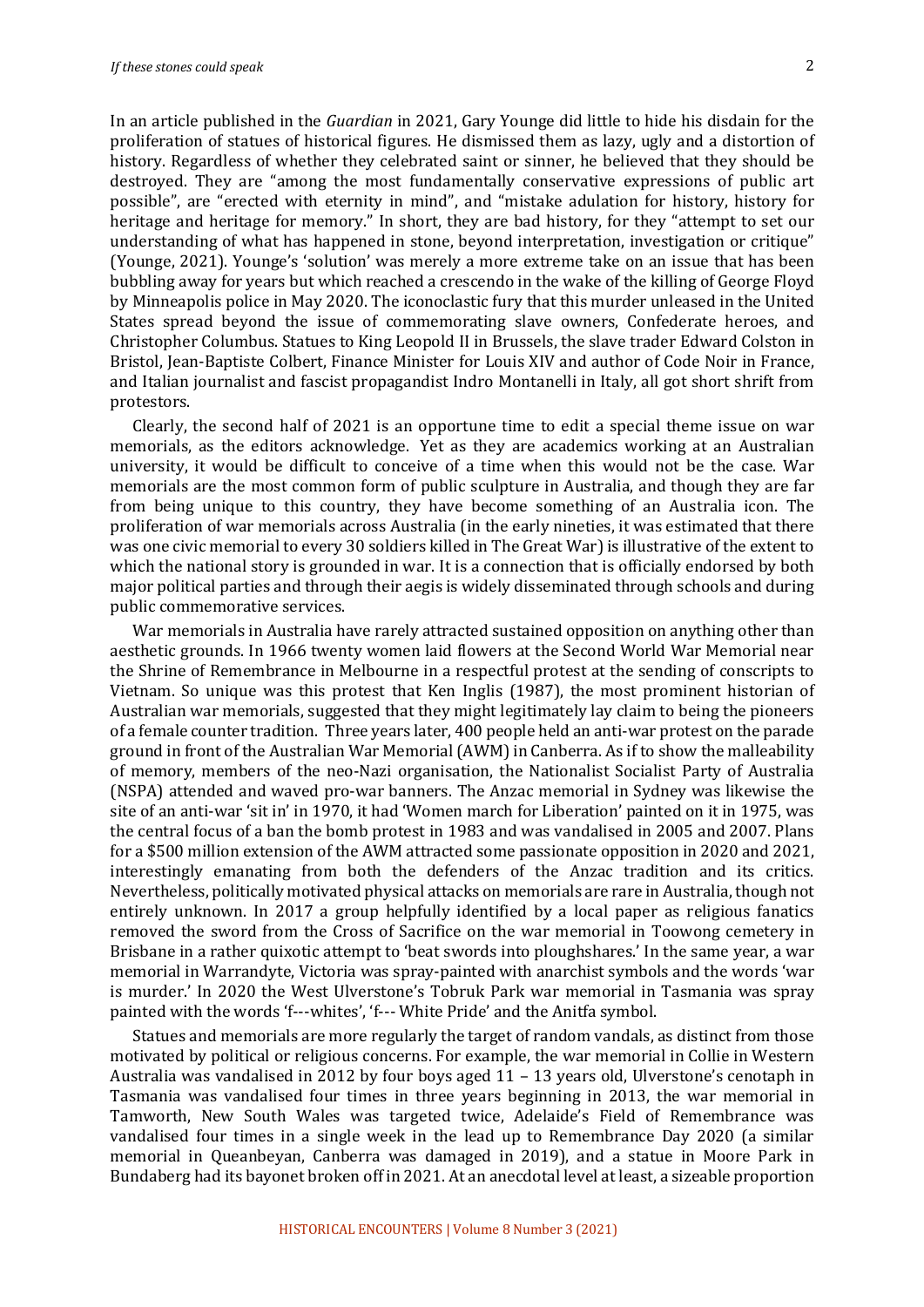of the damage appears to be the result of drunken behaviour rather than protest. For example, one man was arrested in 2018 for removing the flowers from a wreath at a war memorial in Martin Place, Sydney and placing them in the hands of the statue. He then rather ruined the effect by placing a cigarette lighter on the statue's arm, putting a cigarette in its rifle, and pouring beer on its feet. Five young men damaged the same statue while climbing on it after a night on the town in May, 2021. Gladys Berejiklian, the New South Wales premier promised that those involved "would face the full force of the law", noting that the perpetrators "don't appreciate the sacrifices many Australians made, who lost their lives and lost their livelihoods over many, many decades for our freedoms." Accepting without question the didactic value of public sculpture, she argued that it is "incumbent on us to make sure that every single Australian citizen is aware and grateful for the sacrifices made by our ex-servicemen and women." Her police minister described them as "sick individual[s]" whose actions were both "criminal and morally bankrupt" (Wondracz, 2021). Their words were far more tempered than the Australian Defence Association who described the people who vandalised one memorial as "scum" (Butler, 2017).

Whatever the motivations, much of the damage to war memorials, which is usually superficial, is met with almost universal condemnation. In spite of the distress caused to the local communities affected, and it can be significant, it is far from being a *damnatio memoriae* (condemnation of memory). Even where attacks are political, they are generally focused on memorials or statues related to European settlement and exploration rather than wars fought on foreign soil. Though not generally considered war memorials, statues to colonial era figures are increasingly linked to the Frontier Wars that ended in the often murderous dispossession of indigenous Australians. Two statues of Captain Cook in Sydney were vandalised in separate attacks in June 2020, while one to Governor Lachlan Macquarie in Windsor's McQuade Park was spray-painted, with the word 'murderer' particularly prominent. In response, Berejiklian made the link between history and citizenship explicit:

> I wish it didn't come to this and I want to stress that it's only a very, very small percentage of the population that's engaging in this activity, the vast majority of us don't condone it, we think it's disrespectful, it's un-Australian. (Kozaki, 2020)

The reason why Berejiklian was confident that her stance was in step with the majority of the electorate is explored in Alison Bedford, Richard Gehrmann, Martin Kerby, and Margaret Baguley's article *Conflict and the Australian Commemorative Landscape*. The authors begin by establishing how central war is to Australian national identity, before exploring the role played by memorials in communicating an officially endorsed version of Australian history. The reverence for these memorials and the ideology they espouse, whether it be the Anzac mythology or colonial history, is evident in the language used to condemn the vandalism of statues and memorials. People often explicitly position it as an act of defiling and desecrating a sacred object (Atfield, 2017; Nine News, 2020), "an utterly disgraceful demonstration of contempt and disrespect for our past and current defence members and community" (Douglas, 2020) and "a personal attack on all members of the community" (Wondracz, 2021). The responses can be quite earthy, ranging from "absolutely disgraceful" (Matthews, 2021) to "bloody disgusting" (Bastow, 2021). As Taree RSL Sub-branch president Charles Fisher observed when viewing significant damage to a 'digger statue', "I'm bloody pissed off" (Douglas, 2020).

Bedford, Gehrmann, Kerby, and Baguley's exploration of the first great wave of memorial construction immediately after 1918 highlights the extent to which the Australian reaction to its first experience of a major war (the Frontier Wars notwithstanding) differed from many of its allies and enemies. Europeans saw in the Great War a "manifest disintegration of old orientations" (Gerster, 1987); indeed, the Ottoman, Austro-Hungarian, German, and Russian empires collapsed in the wake of defeat. Even the British, for whom the war represents the greatest military victory in their history (Sheffield 2002), remember the war as little more than "poets, men shot at dawn, horror, death, waste" (Todman, 2005, pp. 158-160). Nothing, it seems, can penetrate "the popular shroud of death, waste, and futility"; indeed, no generation since the 1920s has questioned this imagining of a lost generation led to its destruction by an arrogant and incompetent leadership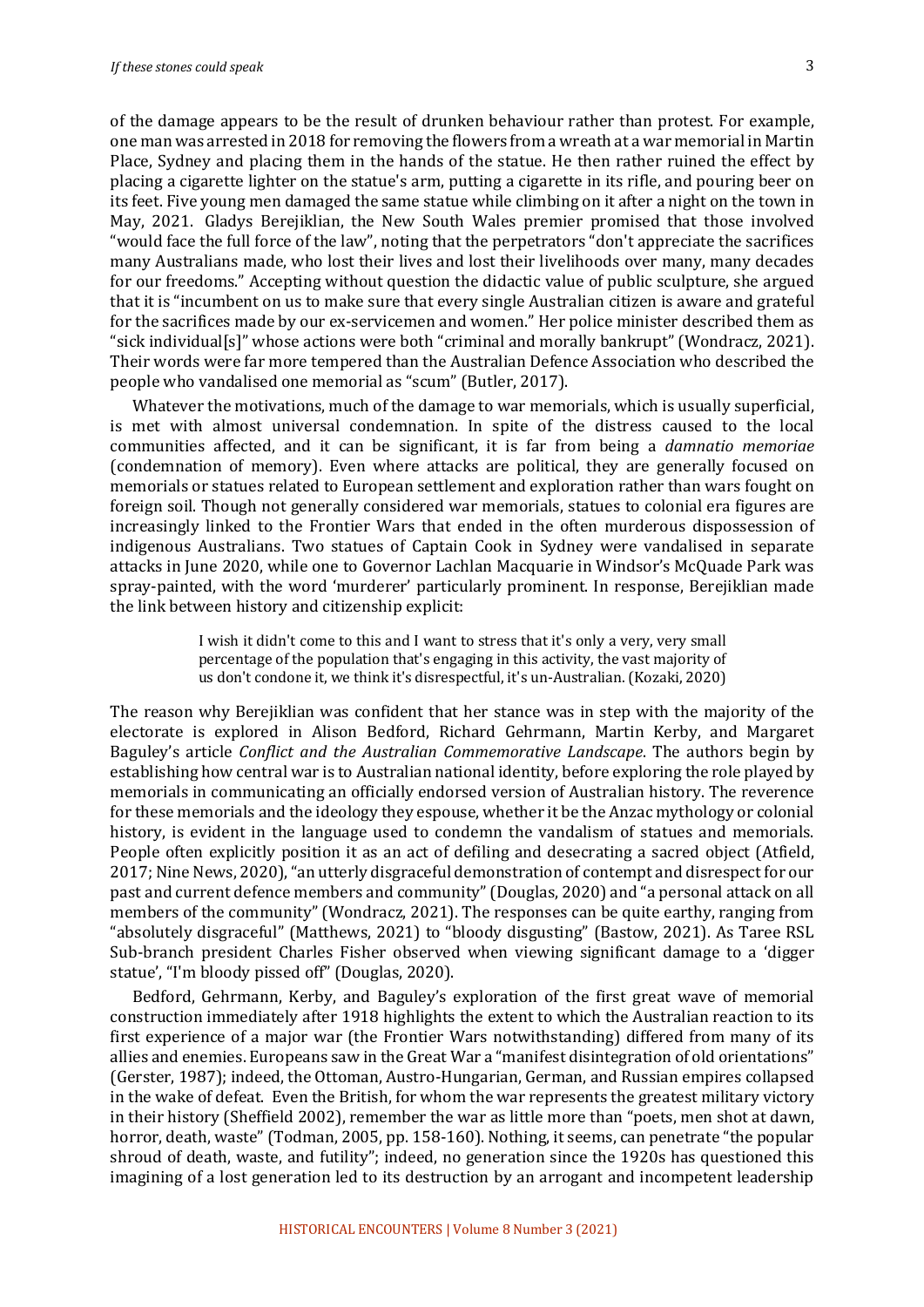caste (Spiers, 2015; Hynes, 1991). This is a pervasive belief that is seemingly immune from the efforts of numerous historians with enviable professional reputations who continue to question this predominantly literary view of the war, notably Bond (2002), Ferguson (1998), Gregory  $(2014)$ , Reynolds  $(2014)$ , Sheffield  $(2002)$ , and Terraine  $(1984)$ . As Todman  $(2005)$  observes, historians have argued persuasively against almost every popular Great War cliché:

> It has been pointed out that, although the losses were devastating, their greatest impact was socially and geographically limited. The many emotions other than horror experienced by soldiers in and out of the front line, including comradeship, boredom, and even enjoyment, have been recognised. The war is not now seen as a 'fight about nothing', but as a war of ideals, a struggle between aggressive militarism and more or less liberal democracy. It has been acknowledged that British generals were often capable men facing difficult challenges and that it was under their command that the British army played a major part in the defeat of the Germans in 1918: a great forgotten victory. (Todman, 2005, p. xii)

Rejection of the conflict as futile has never found fertile ground in Australian war literature. War in the Australian imagination is not a "destroyer of civilisation" (Rhoden, 2012, p. 1). It is an "epic model of national achievement" (Gerster, 1987, p. 14) and a "constitutive dimension of our public morality" (Chouliaraki, 2013, p. 316). It has also proved to be an adaptable mythology, for gone now is its "anachronistic, patriarchal, [and] militaristic" roots (Beaumont, 2011, p. 7). The newly reconfigured Australian soldier is a "kinder, gentler figure", one that is both a national archetype and a "moral vision of humanity" (Holbrook, 2016, p. 19; Chouliaraki, 2013, p. 316). There is also a greater preparedness to reassess the Great War's impact on Australia, at least in academic circles. For in spite of the popular understanding of it as a national coming of age, its impact was in fact catastrophic (Kerby & Baguley, 2020). Pre-war Australia was "a world of glorious possibilities" marked by progressive social, industrial, and economic legislation (Hetherington, 2013, pp. xi). The exertions made in pursuit of victory and the trauma generated by four years of war, industrial unrest, the rising cost of living, sectarianism, and the continuing divisions laid bare by the conscription campaigns of 1916 and 1917, had by November 1918 left Australia a broken nation (Beaumont, 2013).

Bedford, Gehrmann, Kerby, and Baguley's article moves beyond the Great War to more modern attempts at commemoration. They acknowledge what Garton (1996, p. 45) characterises as the "artistic tyranny of the Anzac myth" before exploring recent attempts to construct a "new breed of abstract and, often, therapeutic memorial" (Stephens, 2012, p. 146). Without a shared artistic language such as the one provided by Edwardian classicism, some of these newer memorials have attracted considerable criticism on aesthetic grounds. To an audience more comfortable with heroic monuments that communicate a singular ideology, abstraction is often incomprehensible. For by being unmoored from a widely understood repertoire of symbolic forms, modern memorials can find themselves fighting a two front war waged on aesthetic as well as ideological grounds. In their article *The spectre of the thing: Sydney Gay and Lesbian Holocaust Memorial*, Kerby, Bywaters, and Baguley explore how one designer used a mix of abstraction and realism to sidestep this challenge. Though this proved relatively successful in terms of aesthetics, the ideological issues were another matter entirely. Situated in the centre of Sydney, the memorial was initially conceived in 1991 as a means of commemorating the male homosexual victims of National Socialism. This initiative was inspired by similar efforts in Europe, Israel and the United States, though in this instance the Holocaust link quickly proved a formidable barrier to fund raising. AIDS and continuing violence against gays and lesbians appeared far more pressing concerns to the Sydney community than an historical commemoration. As the early supporters of the memorial were replaced on the committee or drifted away from the project, or in a number of cases died of AIDS, the Holocaust link was increasingly subsumed into the wider story of the persecution of both gays and lesbians. These 'second generation' supporters quickly recognised that the memorial's appeal needed to be broader if it was to succeed.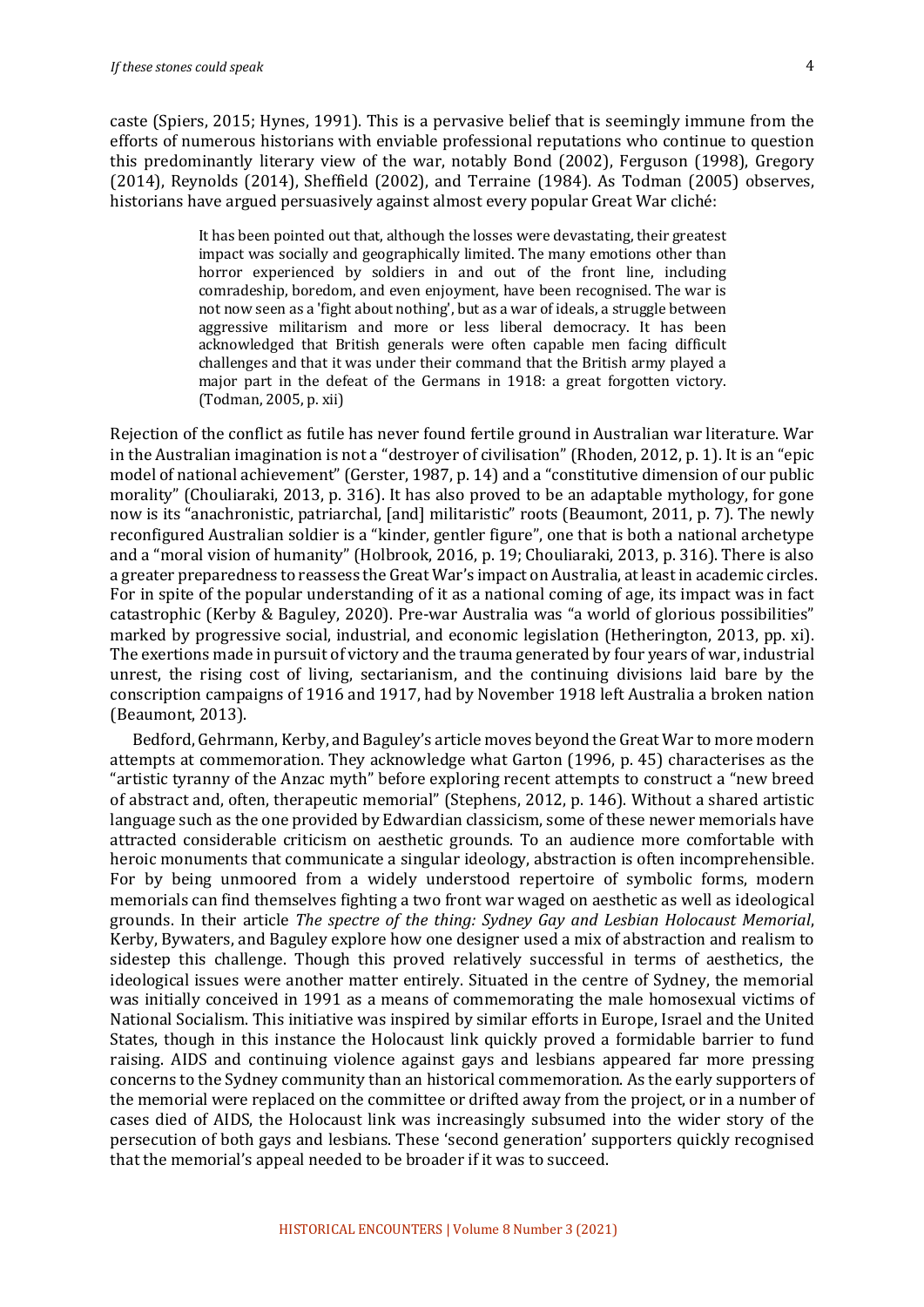The decision to position the Holocaust as emblematic of the destruction wrought by all forms of racism and intolerance challenged the traditional Australian reticence to make the imaginative leap to their own history, particularly in the matter of genocide (Moses, 2003). In reality however, by the time it was completed in 2001, it was not an issue. By then the focus of the memorial had shifted from commemoration to protest; the memorial would be a "visible and permanent reminder to the heterosexual population that we will not forget those who hide their love in China, those imprisoned in Angola or those who face vilification and loss of work in Tasmania" ('Why the triangle', n.d). Though certainly a counter memorial that challenges hegemonic constructs of history, it does this through a balancing of the abstract and the literal. The memorial is comprised of a pink triangular glass prism, a symbol once used to identify and humiliate male homosexuals, but which is now embraced as a symbol of gay pride. The experience of lesbians and the connection with the Jewish Holocaust are present in a black triangle in the form of a triangular grid of black steel columns intersecting the prism, with the two triangles appearing as a fractured Star of David. For those preferring literal representations in their memorials, overlaid on the pink triangle is an iconic image of Jews being rounded up by the Nazis.

Though the evolution in the memorial's purpose might in other circumstances have consigned it to oblivion, the ambiguity in just who it commemorates has worked in its favour. The City of Sydney Council, who by 2018 were responsible for the memorial, preferred a narrow view of its commemorative function but expanded the description of the people it included. Three decades after it was first conceived, it is officially recognised as a commemoration of the "thousands of LGBTQI people persecuted during the Nazi regime in Germany, including thousands murdered in concentration camps" (City of Sydney, 2018). The Jewish community continue to make use of it during commemorative activities on Holocaust Remembrance Day and notably during a visit for the delegates at the 25th Jewish LGBT+ World Congress in March 2019. Yet beyond that, it has struggled to find a place in the commemorative landscape.

The Gay and Lesbian Holocaust Memorial remains outside of officially endorsed versions of Australian history, and it is more interesting both ideologically and aesthetically as a result. Traditional Australian war memorials can also be aesthetically powerful, notably Rayner Hoff's memorial arch in Adelaide, "the most sculptural, the most innovative and the most dramatic" of all the major memorials in Australia (Hedger, 1995, p. 35). His work on the Sydney Anzac Memorial, a huge art deco shrine opened in 1934, is equally impressive. One looks in vain, however, for a similar artistic sensibility in other Australian memorials built during the inter-war years, though the Melbourne *Shrine of Remembrance* can lay claim to being one of the largest structures ever built to commemorate the Great War. It is not just stone memorials through which the past is made to speak to the present and to the future. Daniel Maddock's *Triumph of the Will: A Memorial* in Film explores Leni Riefenstahl's propaganda masterpiece filmed at the 1934 Nazi Party Congress in Nuremberg. Maddock, an award winning documentary maker in his own right, argues that Riefenstahl's documentary remains one of the most enduring reminders of Hitler's vision for Germany and the world. Even with the passage of over 80 years, it remains compelling viewing. Yet as Maddock argues, when viewed with the benefit of hindsight, the documentary is really about absence. For it is the millions of victims of the regime who, paradoxically, now dominate the footage. It is their absence that haunts the viewer long after the torchlight parades and the pastiche of mysticism and religion fade from memory.

For all his bombast and predictions for a thousand year Reich, Hitler was denied the final word. Germany's abject defeat and the war crimes trials ensured that judgment, however flawed, was well and truly passed. But what of memorials that celebrate victory and which have never witnessed the arrival of a conquering army? Traditional heroic memorials, like those constructed in Australia during the 1920s and 1930s, avoided this type of calamitous re-evaluation and instead "obey the logic of the last word, the logic of closure." Changing ideas and tastes can often be subsumed into existing mythology for the memorials have already stripped the "hero or event of historical complexities and condense the subject's significance to a few patriotic lessons frozen for all time" (Savage, 2009, p. 10). For in spite of the importance of the Great War in the construction and maintenance of Australian conceptions of national identity, there is not a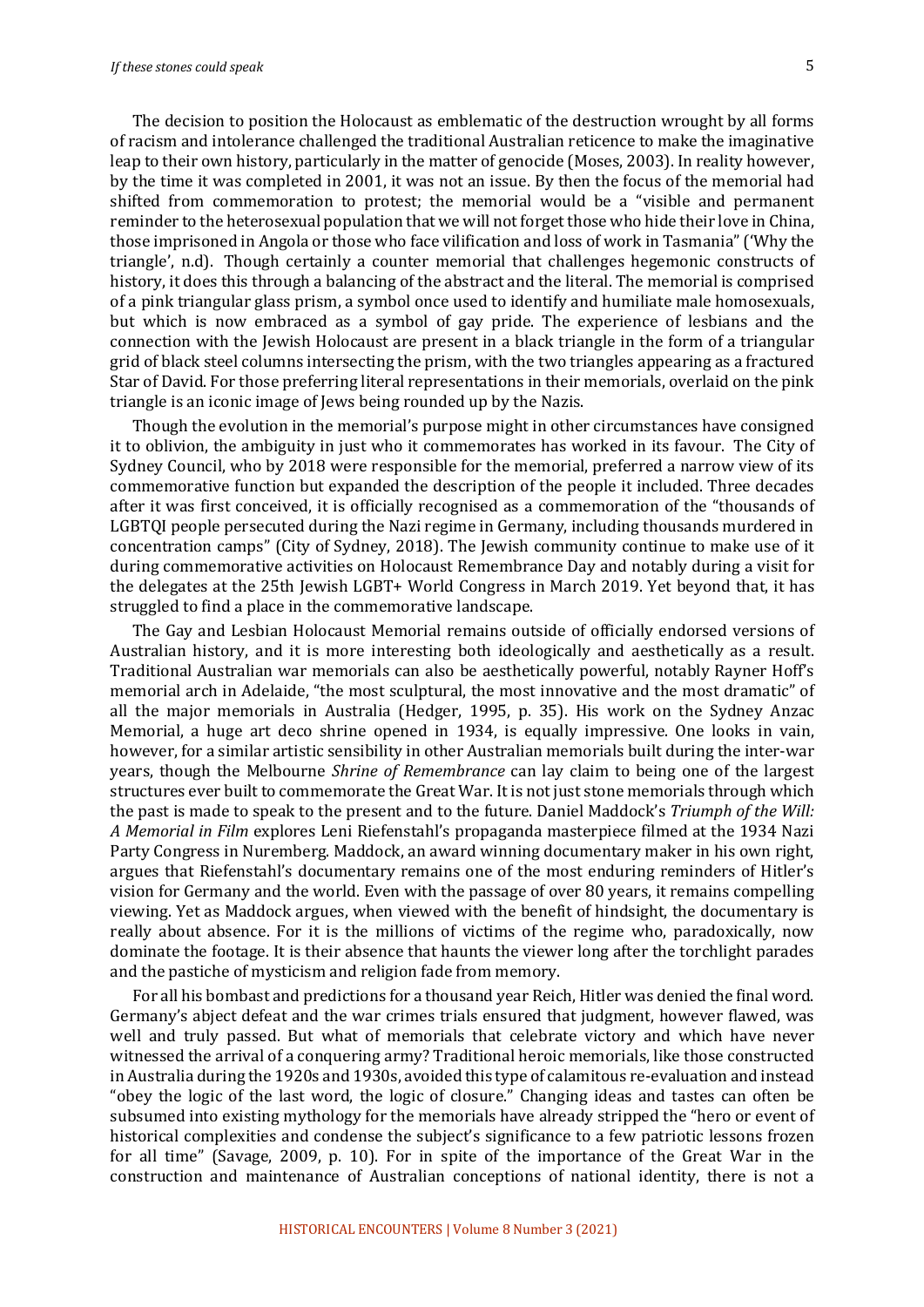commensurate understanding of what it meant, and continues to mean, for other nations. Although the war made extraordinarily complex demands on the nations involved, the battlefield remains the "most poignant site of the war imaginary" (Chouliaraki, 2013); for Australians, that means Gallipoli and the battlefields of the Western Front. The war on the Eastern and Italian Fronts, in the Balkans, at sea, in Africa, and even in Palestine where the famed Australian Light Horse served, make few inroads into the popular Australian understanding of the war.

An article such as Daniele Pisani's *Politics of Relics: On the Celebration of the Fallen of the First World War during the Interwar Period in Italy* offers a welcome counter to the insularity of that understanding, one which rarely acknowledges that it was a world conflict involving 32 nations who mobilised 70 million military personnel. Though much has been made of the extent of Australian per capita casualties, the comparative figure for Italy still makes for sobering reading. Between 600 000 and 700 000 dead, a million wounded, and a country effectively bankrupted by war explains the Italian anger at what it perceived as vittoria mutilate, or mutilated victory. Given that there was little widespread support domestically for involvement, it is hardly surprising that the war revealed deep divisions in Italian society. It was a watershed in Italian history, bringing about a profound rupture, one which altered the very fabric of government:

> Between 1914 and 1918, a new political mentality came into being. This grew out of a desire for a different political model, an alternative to the liberaldemocratic system, the proponents of which had been accused of mishandling the transformations which the war had brought about. What made this new mentality so particularly original was the way in which it militarized politics and demonised its adversaries. (Ventrone, 2011, p. 90)

The Socialists and Catholics felt that their opposition to the war had been vindicated by the appalling cost, while the military and the right blamed them for all that had gone wrong, and in terms of Italy's experience of war, much had indeed gone wrong (Reynolds, 2014, p. 48). As Pisani observes, the rising Fascist movement nevertheless made the appropriation of the war's legacy one of its priorities. A public memorial, as the Fascists well understood, "speaks to a deep need for attachment that can be met only in a real place, where the imagined community actually materialises and the existence of the nation is confirmed in a simple and powerful way" (Savage, 2009, p. 4). The interment of the Milite Ignoto (Unknown Soldier) in 1921, the vear before the Fascists came to power, is indicative of just how profound this experience can be, particularly if it is "sanctified by sacrifice" (Tognasso, 1922, p. 43). This mirrors at least at a superficial level, events in Australia. In the post-war years, the conservatives likewise took control of the powerful Anzac legacy and subsequently established a dominance of Australian political life that continued into the 1970s (Gammage, 1990).

Unlike Australia, however, the Italians generally buried their dead in their native soil, either in smaller cemeteries or from the mid-1920s onwards, in memorials known as ossuaries. These were massive buildings located along the northeastern front comprising two elements, a lower part for the burial of the dead and an upper one acting as a monumental landmark. From the 1930s these were replaced by sacrari, a collection of burial sites situated on enormous open expanses. Pisani makes it clear that this was a highly politicised evolution in memorialisation:

> All macabre content was removed. Light was cast on everything. The focus was no longer death, but transfiguration: sacrari in fact did not have the purpose of witnessing the tragic loss of young soldiers, but of glorifying their sacrifice; therefore, they concealed the grisly mortal remains of the fallen in order to better present death-in-war as an ultimate ideal to the Fascist youth. This became even more imperative with the approach of the Second World War ... [it became] necessary to prepare for the nearing day when Italian youth would have to, again, "sacrifice" itself for the Fatherland.

Not all memorials are sweeping, grand political statements that dominate city centres or rise from the mists of so many Great War battlefields. Other are smaller, semi-private, and in that sense they are often remarkably moving. In *'Splendid Patriotism and Heroic Self-Sacrifice': First World War*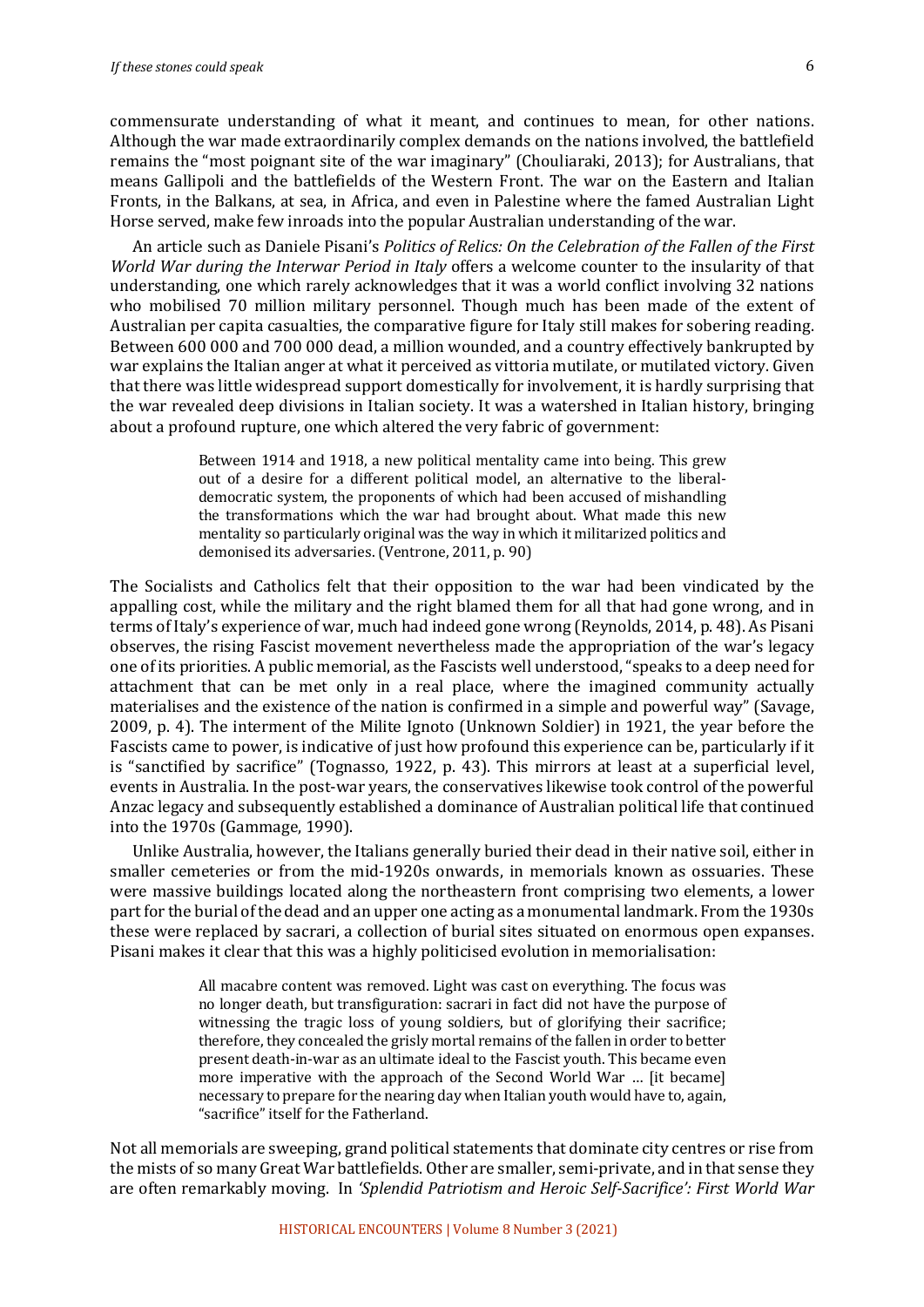*memorials in Welsh metalworks*, Gethin Matthews, who has written extensively about war memorials in Welsh chapels, has now turned his attention to memorials in Welsh metalworks. His research is a welcome addition to the literature on mourning and commemoration which has, at least in the academic world, generally focussed on civic memorials (Scates & Wheatley, 2014). As most of the metalworks memorials were commissioned within three years of the Armistice, there is little evidence of any attempt to create a memorial "without the value bearing abstractions, without the glory, and without the large scale grandeur". Instead, the language of 1914 still dominates - Patriotism was 'splendid'; self-sacrifice was 'heroic'; the memory of the fallen was 'glorious' (Hynes, 1991, p. 282). Forty thousand dead from a population of 2.5 million made finding meaning in the sacrifice a pressing issue, as Matthews observes:

> The men's identity as employees was highlighted in the numerous memorials which noted their position within the company. They had an identity as steelworkers or tinplaters, as well as their identities as men of their home town, and as Welshmen, Britons and sons of the Empire.

When memorials challenge orthodoxy, they become even more politically charged. Marco Dräger's Monuments for deserters: A particularity of German memory culture explores the rise of counter-monuments in Germany after the Second World War. Somewhat surprisingly, the few German memorials dedicated solely to the Fallen erected after 1945 were not anti-war. As Dräger observes, the iconography and military rituals of commemorative events often prevented a call for peace or a recognition of grief. By the 1980s, calls to recognise the forgotten victims of National Socialism led to the construction of 'counter monuments' which compel the viewer to reflect on issues of meaning and significance. Abstraction is better placed to challenge hegemonic views of the past than traditional forms and better able to deal with the complexity of historical events. The Vietnam Veterans Memorial in Washington D.C and the *Memorial to the Murdered Jews* of Europe in Berlin are two prominent examples where abstraction has been employed to good effect. As Dräger explains, designers of counter memorials "beat monuments at their own game by making use of the same medium." In contrast to traditional memorials, counter monuments resist closure and fixity, and instead embrace an ideological ambiguity. Memory production can therefore flourish in a counter-hegemonic vein while simultaneously "following the inexorable imperative: to remember" (Mitchell, 2003, p. 457).

The response to the imperative to remember facilitated by counter memorials alters the role of the viewer. They are expected to participate in the construction of memory by becoming "active" producers of plural pasts and multiple memories, rather than consumers for whom a single, collective memory is fashioned 'in stone"" (Mitchell, 2003, p. 448). Memorials such as those explored by Dräger aim to implicate the viewer by transforming them into a participant, thereby effecting a change in that person (Crampton, 2001). Sci (2009) argues that a memorial's continued relevance and potential impact is therefore dependent on its ability to engage the viewer in a process that is "both cognitively stimulating and affectively touching" (p. 43). This is common to many contemporary memorials that have been informed by the success of the *Vietnam Veteran's Memorial*. They engage viewers mentally and sensually and seek to affect change by inviting them to think rather than dictating what to think: "They are polysemic, engaging visitors in critical reflection about their own values since these memorials do not offer easily consumed or understood political ideological or cultural messages" (Sci, 2009, p. 45). Mitchell (2003) posits that "resisting and/or transforming dominant forms of memory production is a little easier when the city in which these forms are located is in a state of upheaval and flux" (p. 453). This is not true of Australian cities, unlike a European capital such as Berlin which Mitchell (2003) describes as the ultimate urban palimpsest - a "city text frantically being written and rewritten" (Huyssen, 2003, p. 49). The deserter monuments explored by Dräger have themselves been rewritten. Where once they had seemed so provocative, they now engender reactions ranging from acceptance to indifference.

It is not just memorials that have altered since the 1980s, but the actual act of researching them. For as academics who commenced their university studies before the advent of online databases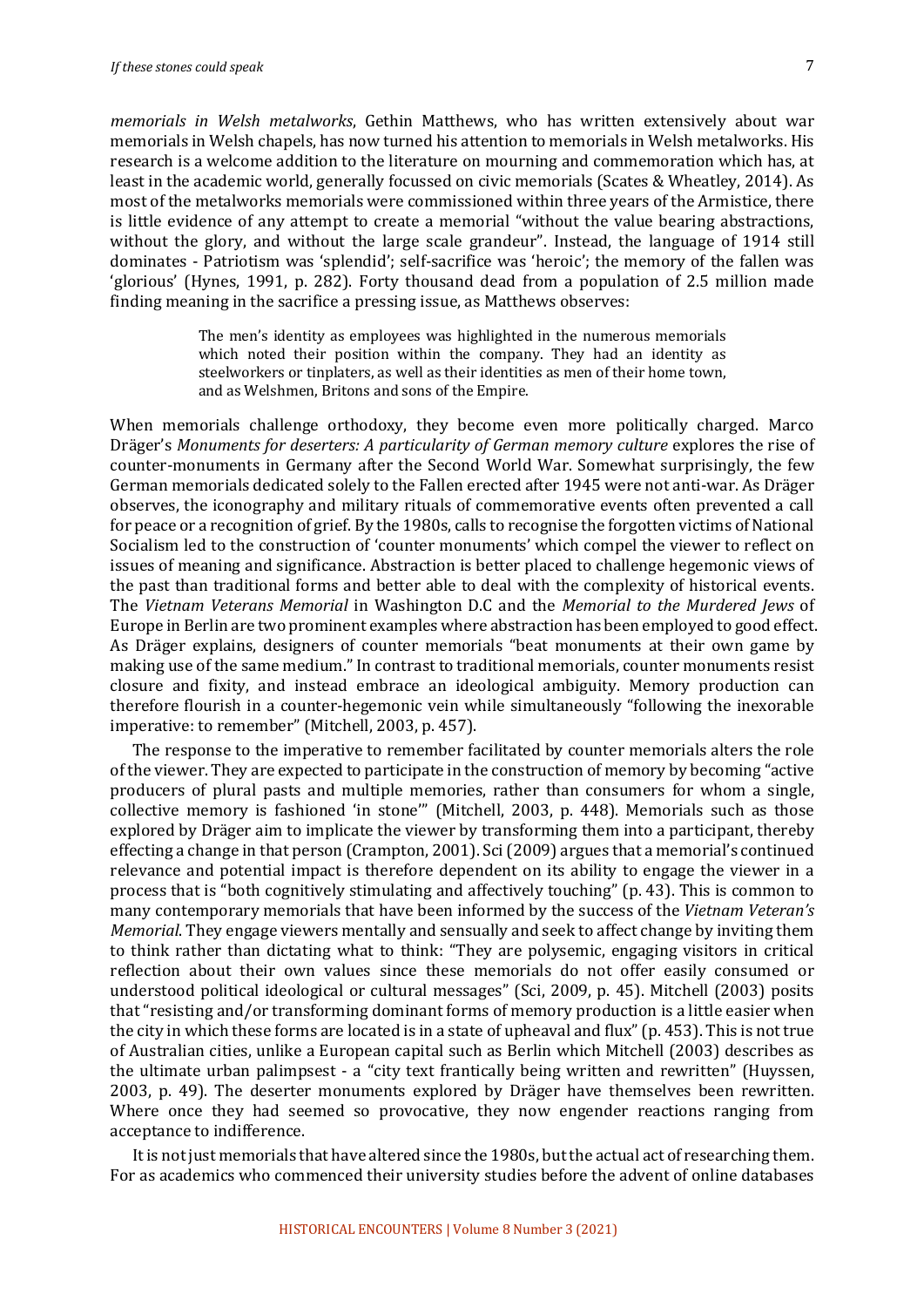8

can attest, memories of library research are dominated by card indexes (indeed, an entire floor of the main library at the University of Queensland was given over to card catalogues when one of the editors began his study there in 1985), physical searches for material, and spare time oncampus spent in the library reading and writing. The advent of the internet, however, has had a profound impact on libraries and librarians (Garcia & Barbour, 2018). Academic libraries now require staff to have qualifications in areas such as digital technology (Choi & Rasmussen, 2009) and to act not as information providers but rather guides or facilitators (LeMaistre et al., 2012). This evolution in the profession is evident in Baguley, Kerby and Andersen's *Counter memorials* and counter monuments in Australia's commemorative landscape: a systematic review. Baguley and Kerby (who once ran a large secondary school library) are academics at the University of Southern Queensland, while Andersen is an Open Education Content Librarian at the same institution. A systematic literature review such as the one they conducted is an important contribution to any research that will be subsequently undertaken on counter memorials. It has a clearly articulated criteria and follows a set protocol which included multiple databases and grey literature. The articulation of the protocol ensures this systematic literature review is therefore valid, reliable and repeatable (Xiao & Watson, 2019). The databases used by Baguley, Kerby and Andersen were EBSCO MegaFile Complete, JSTOR, Web of Science, Taylor and Francis, and Scopus. What is explored in the article is a clear process that can be replicated, and over time, enlarged and updated. It is a worthy final addition to this special theme issue, acknowledging as it does that history is not set in stone, any more than the memorials with which we attempt to explain it.

In 2001, two of this special theme issue editors visited the Musée Picasso in Paris with a Rhodesian born, South African friend then working as a dentist in London. He had enjoyed what he acknowledged was a very English style education in pre-independence Rhodesia before relocating to London via South Africa. He found little in Picasso's work that appealed to him and was politely dismissive of the hundreds of artworks he strolled past in an increasingly desperate search for the exit. When he found a single artwork that "looked the way it should" he gave it the ultimate accolade: "Now that is art." He had been raised in Africa during the death throes of the British Empire. He knew of the battles at Trafalgar and Waterloo, but little of historical figures from his own upbringing such as Nelson Mandela or Steve Biko. He had very set ideas about the way things should look, ones that remained steadfastly anachronistic, though he was disarmingly self-aware. What the editors and authors have attempted to achieve in this article and across the special theme issue as a whole is to engage in an exploration of what people need or expect to see in a piece of public art that might encourage them to exclaim "Now that is a war memorial."

#### **References**

Atfield, C. (2017, 2 March). Religious fanatics charged over damage to Toowong war memorial. *Brisbane Times.* https://www.brisbanetimes.com.au/national/queensland/religious-fanaticsvandalise-toowong-war-memorial-20170302-guosnc.html

Bastow, C. (2021, 26 May). Vandals have taken a grinder to the Prisoner of War Memorial on Scenic Hill, Lithgow Memorial. *Lithgow Mercury*. https://www.lithgowmercury.com.au/story/7269655/grinder-taken-to-the-prisoner-ofwar-memorial-in-disgusting-act-of-vandalism/

Butler, I. (2017, 23 April). Melbourne War Memorial graffitied on eve of Anzac Day. *Huffpost*. https://www.huffpost.com/archive/au/entry/melbourne-war-memorial-graffitied-on-eveof-anzac-day\_a\_22052355

Beaumont, J. (2013). *Broken nation: Australians in the Great War*. Sydney: Allen & Unwin.

Beaumont, J. (2011). The Second War in every respect: Australian memory and the Second World War. *Journal of Military and Strategic Studies*, 14(1), 1-14.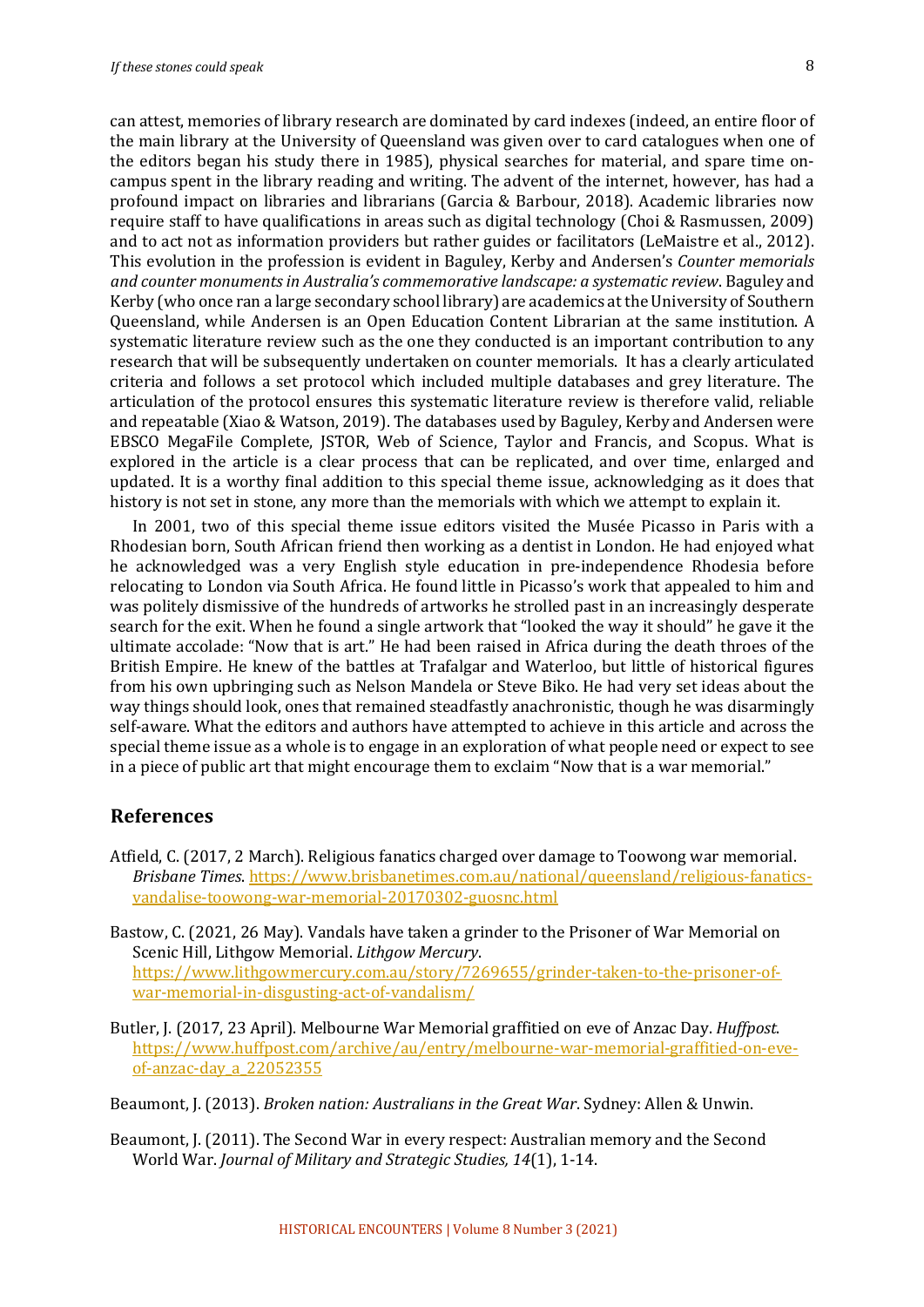- Bond, B. (2002). *The unquiet Western Front—Britain's role in literature and history*. Cambridge: Cambridge University Press.
- Choi, Y. & Rasmussen, E. (2009). What qualifications and skills are important for digital librarian positions in academic libraries? A job advertisement analysis. *Journal of Academic Librarianship, 35*, 457-467. https://doi.org/10.1016/j.acalib.2009.06.003
- Chouliaraki L (2013). The humanity of war: Iconic photojournalism of the battlefield,  $1914-$ 2012. *Visual Communication, 12*(3), 315-340. https://doi.org/10.1177/1470357213484422
- City of Sydney (2018). Decision details upgrade to the Gay and Lesbian Holocaust Memorial artwork in Green Park, Darlinghurst. https://meetings.cityofsydney.nsw.gov.au/ieDecisionDetails.aspx?Id=452
- Crampton, A. (2001). The Voortrekker monument, the birth of apartheid, and beyond. *Political Geography, 20*, 221-246. https://doi.org/10.1016/S0962-6298(00)00062-7
- Douglas, R. (2020, 3 February). Statue damaged at Taree War Memorial. *Manning River Times.* https://www.manningrivertimes.com.au/story/6610230/taree-rsl-sub-branch-expressesanger-at-desecration-of-war-memorial-statue/

Ferguson, N. (1998). *The pity of war*. London: Penguin.

Gammage, B. (1990). *The broken years: Australian soldiers in the Great War*. New York: Penguin.

Garcia, M. & Barbour, J. (2018). Ask a professional—Ask a librarian: Librarianship and the chronic struggle for professional status. *Management Communication Quarterly*. https://doi.org/10.1177/0893318918776798

Garton, S. (1996). *The cost of war: Australians return*. Melbourne: Melbourne University Press.

- Gerster, R. (1987). *Big-noting: The heroic theme in Australian war writing*. Melbourne: Melbourne University Press.
- Gregory, A. (2014). *The last great war: British society and the First World War*. Cambridge: Cambridge University Press.
- Hedger, M. (1995). *Public sculpture in Australia*. Roseville East. NSW: Craftsman.

Hetherington, M. (2013). *Glorious days, Australia 1913*. Canberra: National Museum of Australia.

- Holbrook, C. (2016). Are we brainwashing our children? The place of Anzac in Australian history. *Agora, 51*(4), 16-22.
- Huyssen, A. (2003). *Present pasts: Urban palimpsests and the politics of memory*. Stanford: Stanford University Press.
- Hynes, S. (1991). A war imagined: The First World War and English culture. New York: Atheneum.
- Inglis, K. (1987). Men, women, and war memorials: Anzac Australia', *Daedalus, 116*(4). https://www.jstor.org/stable/20025123
- Kerby, M. & Baguley, M. (2020). 'The bully of the world': The Queensland press and Germany, August 1914 - April 1915. *Media History, 27*(1), 14-29. https://doi.org/10.1080/13688804.2020.1739516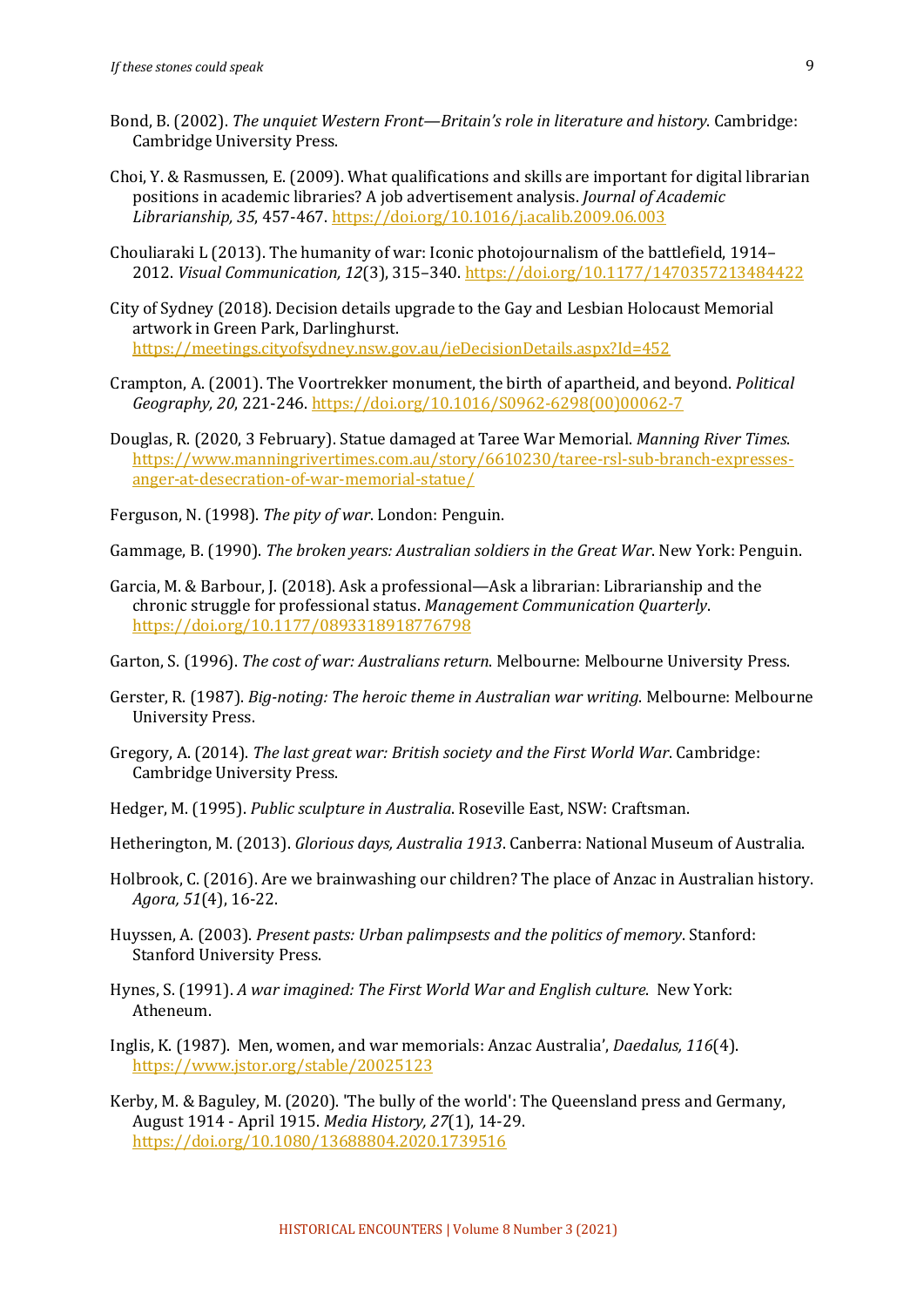- Kozaki, D. (2020, 15 June). NSW Government to consider tightening laws after second Captain Cook statue vandalised. ABC News. https://www.abc.net.au/news/2020-06-15/secondcaptain-cook-statue-vandalised-in-sydney/12354896
- LeMaistre, T., Embry, R. L., Van Zandt, L. L., Bailey, D. E. (2012). Role reinvention, structural defense, or resigned surrender: Institutional approaches to technological change and reference librarianship. The Library Quarterly, 82, 241-275. https://doi.org/10.1086/665932
- Matthews, S. (2021, 22 April). Community devastated at 'absolutely disgraceful' vandalism at Palmerston Memorial Park. *The West Australian*. https://thewest.com.au/news/nt/community-devastated-at-disgraceful-vandalism-againstpalmerston-memorial-park-c-2656788
- Mitchell, K. (2003). Monuments, memorials and the politics of memory. *Urban Geography, 24*(5), 442-459. https://doi.org/10.2747/0272-3638.24.5.442
- Moses, D. (2003). Genocide and Holocaust consciousness in Australia. *History Compass 1*, 1-13.
- Nine News (2020, 10 November). Three arrested after war memorial vandalised in Adelaide. https://www.9news.com.au/national/war-memorial-vandalised-three-arrestedadelaide-remembrance-day/1695c464-66cd-4cdb-939b-637201490250
- Reynolds, D. (2014). *The long shadow: The Great War and the Twentieth Century*. London: Simon and Shuster.
- Rhoden, C. (2012). Ruins or foundations: Great War literature in the Australian curriculum. *Journal of the Association for the Study of Australian Literature.* 12(1). Retrieved from https://openjournals.library.usyd.edu.au/index.php/JASAL/article/view/9811
- Savage, K. (2009). Monument wars: Washington D.C., the National Mall, and the transformation of *the memorial landscape*. Los Angeles: University of California Press.
- Scates, B., & Wheatley, R. (2014). War memorials. In J. Winter (Ed.), *The Cambridge History of the First World War* (pp. 528–556). Cambridge: Cambridge University Press.
- Sci, S.A. (2009). (Re)thinking the memorial as a place of aesthetic negotiation. *Culture, Theory & Critique, 50*(1), 41-57. https://doi.org/10.1080/14735780802696351
- Sheffield, G. (2002). *Forgotten Victory: The First World War: Myths and realities*. London: Headline.
- Spiers, E. (2015). The British Centennial Commemoration of the First World War. *Comillas Journal of International Relations 2, 73-85.*
- Stephens, J. (2012). Recent directions in war memorial design. *The International Journal of the Humanities, 9*(6).
- Terraine, J. (1984). *The smoke and the fire: Myths and anti-myths of war, 1861–1945.* London: Sidgwick and Jackson.
- Todman, D. (2005). *The Great War: Myth and memory*. London: Hambledon Continuum.
- Tognasso, A. (1922). *Ignoto militia*. Milan.
- Ventrone, A. (2011). Fascism and the legacy of the Great War. In L. Kettenacker & T. Riotte (Eds), *The legacies of two world wars: European societies in the twentieth century* (pp. 90-119). New York: Berghahn Books.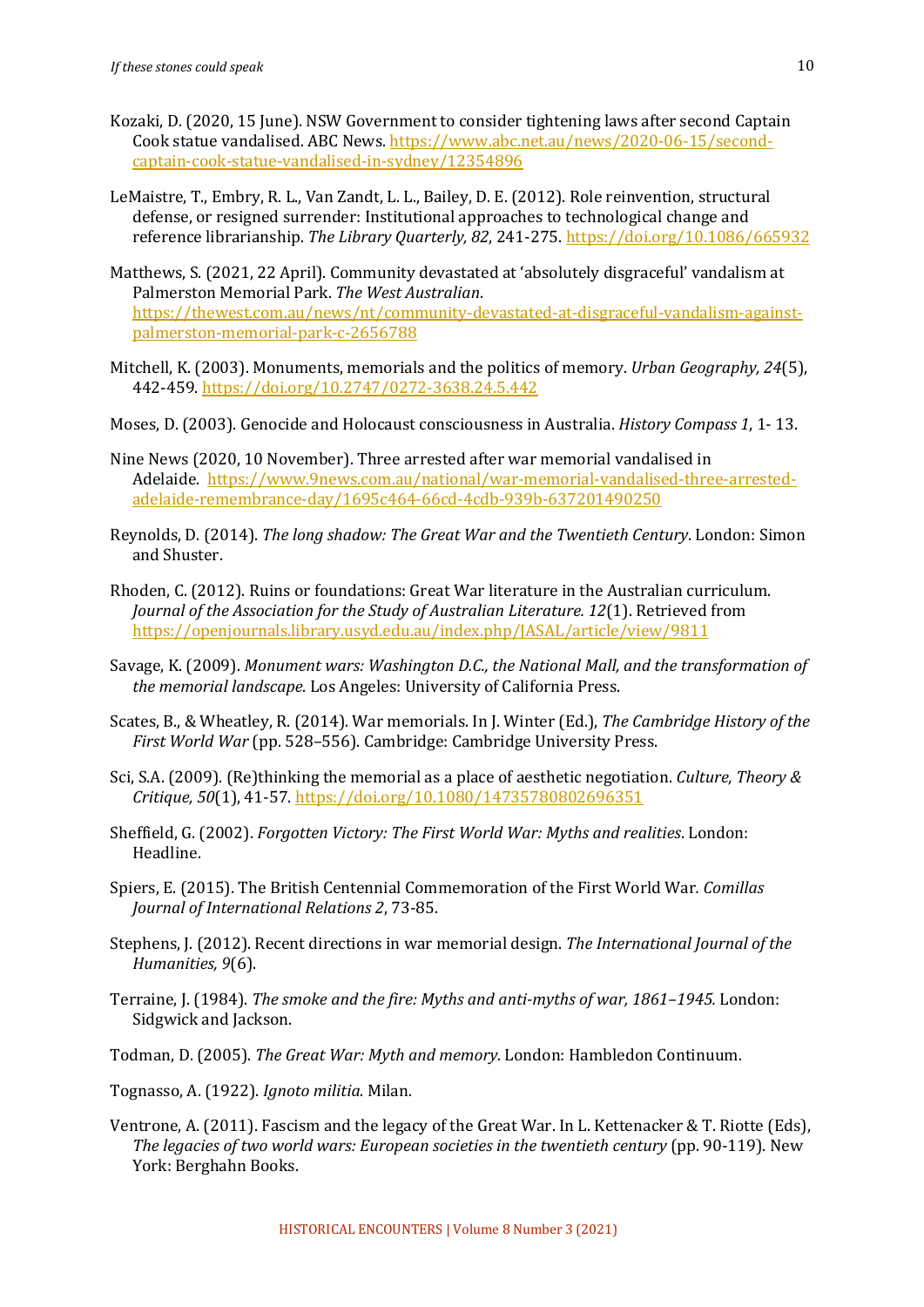*Why* the triangle (n.d). Gay and Lesbian Holocaust Memorial Committee pamphlet.

- Wondracz, A. (2021, 31 May). Disgraceful moment Sydney's cenotaph memorial statue of soldiers is BENT as gang of drunken mates climb on their shoulders. https://www.dailymail.co.uk/home/search.html?s=&authornamef=Aidan+Wond racz+For+Daily+Mail+Australia
- Xiao, Y. & Watson, M. (2019). Guidance on conducting a systematic literature review. *Journal of Planning Education and Research, 39*(1), 93-112. https://doi.org/10.1177/0739456X17723971
- Younge, G. (2021, 1 June). Why every single statue should come down. *Guardian*. https://www.theguardian.com/artanddesign/2021/jun/01/gary-younge-why-every-singlestatue-should-come-down-rhodes-colston

### **About the authors**

**Martin Kerby** is an Associate Professor in Curriculum and Pedagogy at the University of Southern Queensland. His research interests include biography and artistic and cultural responses to conflict. Dr Kerby holds two doctorates in the field of biography. He has received numerous research awards including several ANZAC Centenary grants, both state and national (2014, 2015, 2017). Dr Kerby was a 2018 Q ANZAC 100 Fellow at the State Library of Queensland with his project was titled 'A War Imagined: Queenslanders and the Great War'. He was recently awarded a place on the highly regarded Gandel Holocaust Studies Program for Australian Educators (2020). Dr Kerby has published extensively including *The Palgrave Handbook of Artistic and Cultural Responses to War since 1914* (Kerby, Baguley & McDonald, 2009, Palgrave Macmillan). He is also the Chief Investigator on a USQ Capacity Building Research Grant titled 'Counter Memorials/Monuments and the Australian Commemorative Landscape'. He is also currently the Chief Editor of Australian Art Education.

Email: martin.kerby@usq.edu.au ORCID: 0000-0003-4073-2559

**Margaret Baguley** is a Professor in Arts Education, Curriculum and Pedagogy at the University of Southern Queensland, Australia with a specialisation in visual arts. She has received numerous awards recognising the high quality of her teaching and research. She is currently the Associate Dean Research for the Faculty of Business, Education, Law and Arts. Her research interests encompass the arts, arts education, leadership, group dynamics and creative collaboration. She has an extensive number of publications including The Palgrave Handbook of Global Arts Education (Barton & Baguley, 2017, Palgrave MacMillan) and The Palgrave Handbook of Artistic and Cultural Responses to War since 1914 (Kerby, Baguley & McDonald, 2009, Palgrave Macmillan). Dr Baguley is also a practising artist with 10 solo exhibitions and 47 group exhibitions with forty of these being invitational. Her most recent group exhibition received Australia Council for the Arts funding and she has been a recipient of grants from the Ian Potter Foundation, Craft Queensland, Arts Queensland and the Australia Council for the Arts. During 2020 Dr Baguley was one of a team awarded a USQ Learning and Teaching Open Educational Practice (OEP) Grant for the project titled 'Exploring social justice, democracy, human rights and citizenship: Engaging tertiary students through an open history textbook initiative'. Dr Baguley was co-awarded a Princeton University Library Research Grant (2020) with Dr Kerby to undertake research on the relationship between the artist and author of the Mary Poppins series of books. Dr Baguley is currently elected Vice-President of Art Education Australia (AEA), the national peak body for visual arts education.

Email: baguley@usq.edu.au ORCID: 0000-0003-0098-6378